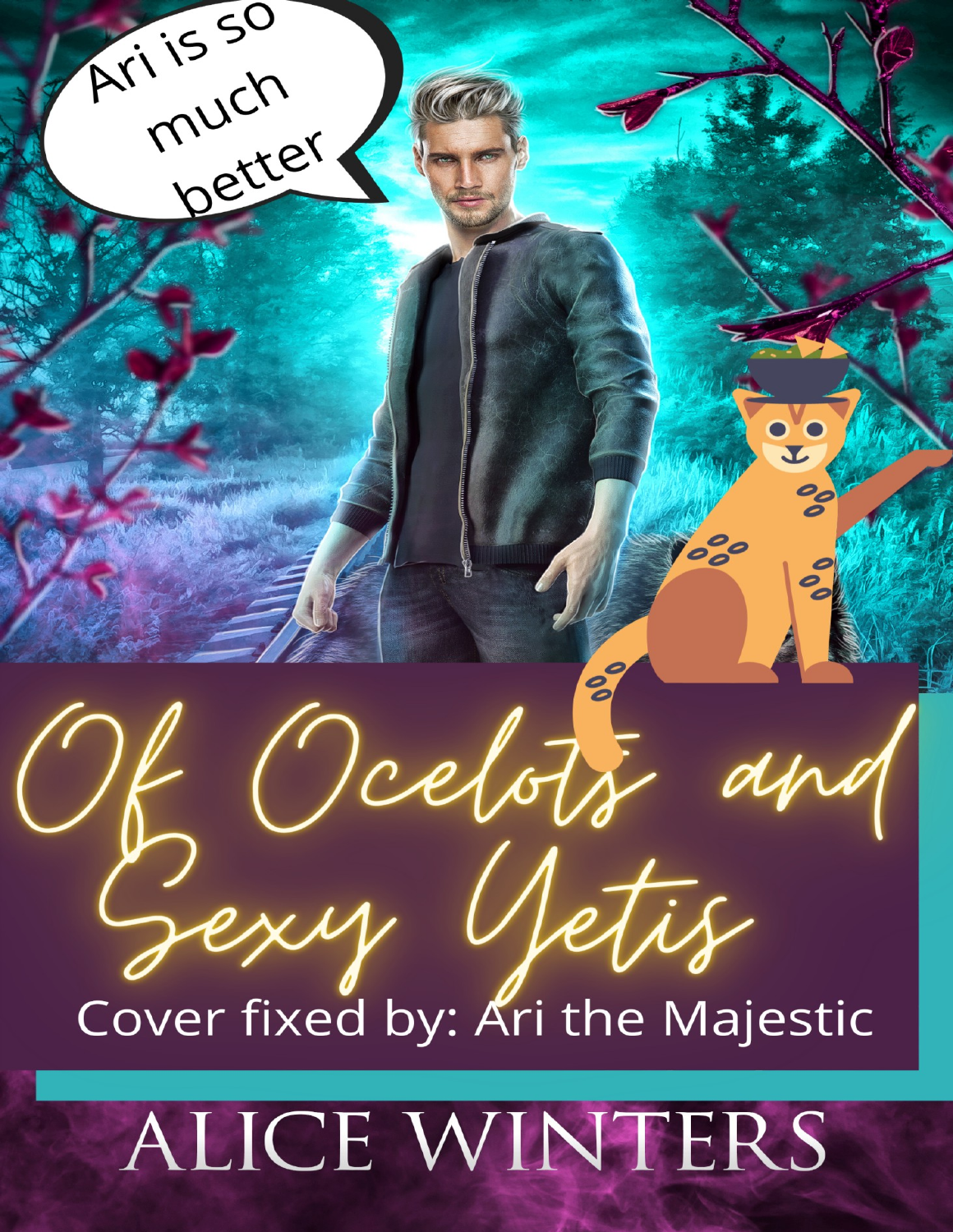## **Of Ocelots and Sexy Yetis Alice Winters Proofed by: Courtney Bassett**

## Chapter One

I leap through the snow in my ocelot form, bounding after a rabbit that was an absolute *fool* of a creature to think it could sass me, the greatest hunter to have ever hunted in these woods.

"*Why are you chasing the rabbit*?" Quinn, my alpha and the best friend ever alive, says as he watches me. He's in his wolf form, being all "majestic" and just *watching* the rabbit even though he could pounce on that little fucker and tear him to shreds for the injustice it's caused me.

"*It* sassed *me. So now I'm going to tear into its soft flesh, and I might even bring its carcass home to spit out upon your pillow*," I decide. "*I thought we were best friends foreva?*"

Quinn, in all his black-furred glory, turns his fluffy ass around and continues toward home. "*We are, but not even that can make me chase a rabbit around for you. I'm cold, and it looks like it's going to snow some more, so I'm headed home.*"

"*I will meet you later with my rabbit fur gloves*."

"*Do you even know how to skin a rabbit? It probably weighs more than you. Come on*."

How dare he degrade me like that? "*This is my duty, Quinn. This is what I was born to do*."

Quinn sighs and heads for home without another word. It must be tough having no fun in life.

I continue trekking through the snow after the rabbit. I will show Quinn and he'll be all "Wow, Ari, you really *are* the best" and I'll have to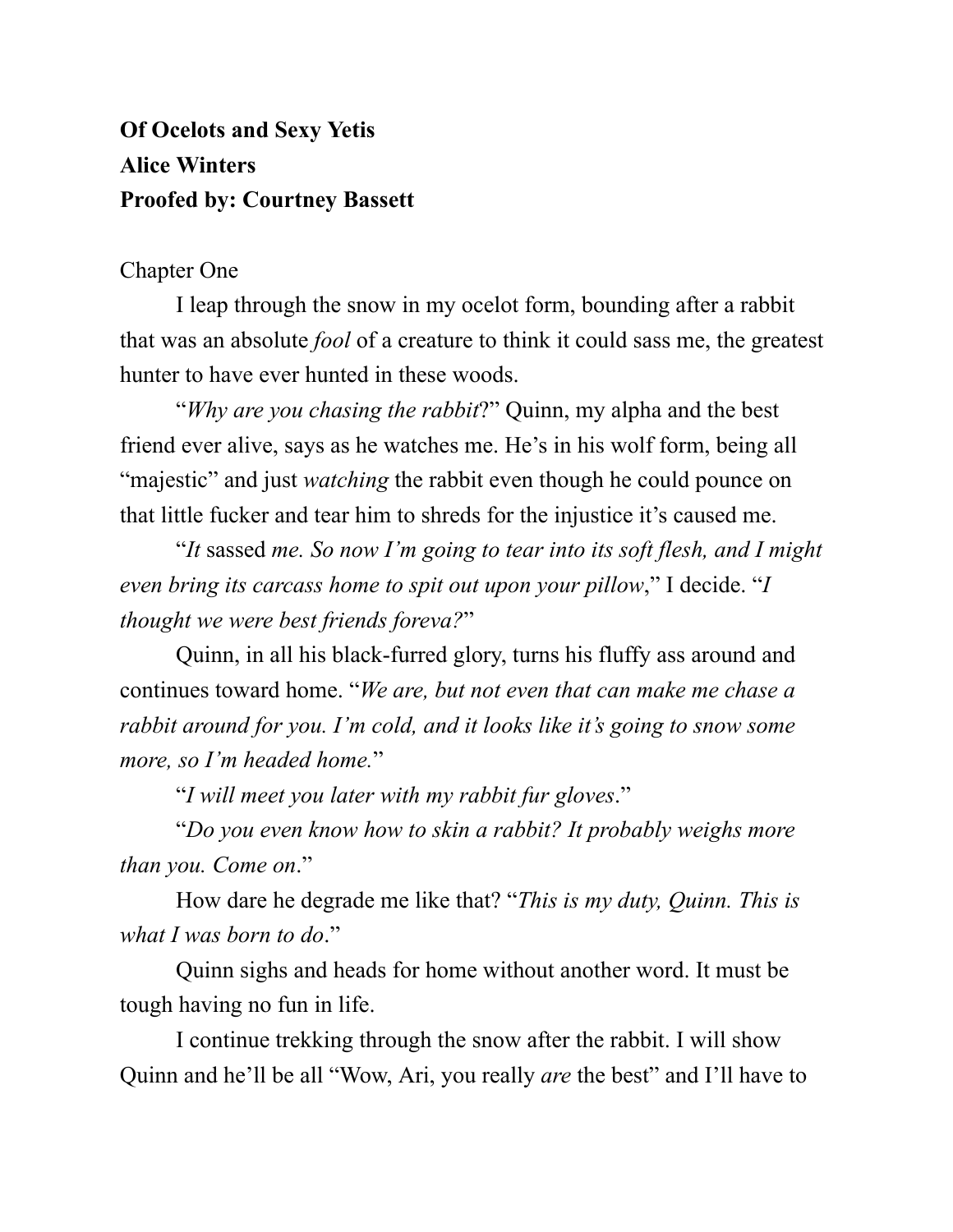be all "I knew that from the moment I was born. Why'd it take *you* so long to figure it out?" The whole pack will probably throw a party and make a big deal of it and I'll have to pretend to be modest even though we all know I'm not.

The rabbit bolts and I race after it, deeper into the trees. When it reaches the creek, it does a hard right turn, nearly tripping me as I realize I don't know if I *want* to grab it. What if it has fleas? Or a tick on it? Or it's dirty? I mean… maybe most of those icky things are dead in the winter but… what if it has *parasites*?

Oh.

My.

God.

I nearly touched that thing! WITH MY MOUTH!

Who the fuck thought this was a good idea?

I shudder as I realize that I'm going to have to go find a skinned rabbit somewhere to bring home to Quinn so I don't look like a fool and…

What the fuck is that!?

I skirt back, sinking down in the snow as I try to blend in. And as I wait and watch, Sasquatch, at least ten feet—no! *fifteen* feet tall, thuds his way over toward me. The man… no, *monster*, is clearly not of this world as he looks around and tugs on his hood a little more.

He looks this way and that as the snow thickens to the point where visibility is becoming worse.

I decide that the rabbit can just fuck off, so I turn around and dash for home. At least I'm not too far and come sliding into the village in time for someone to nail me in the side with a snowball.

I look over at Kaiya, one of my pack members, in horror. I shift into my human form as she grins at me. "You are dead to me. Hear me? Dead," I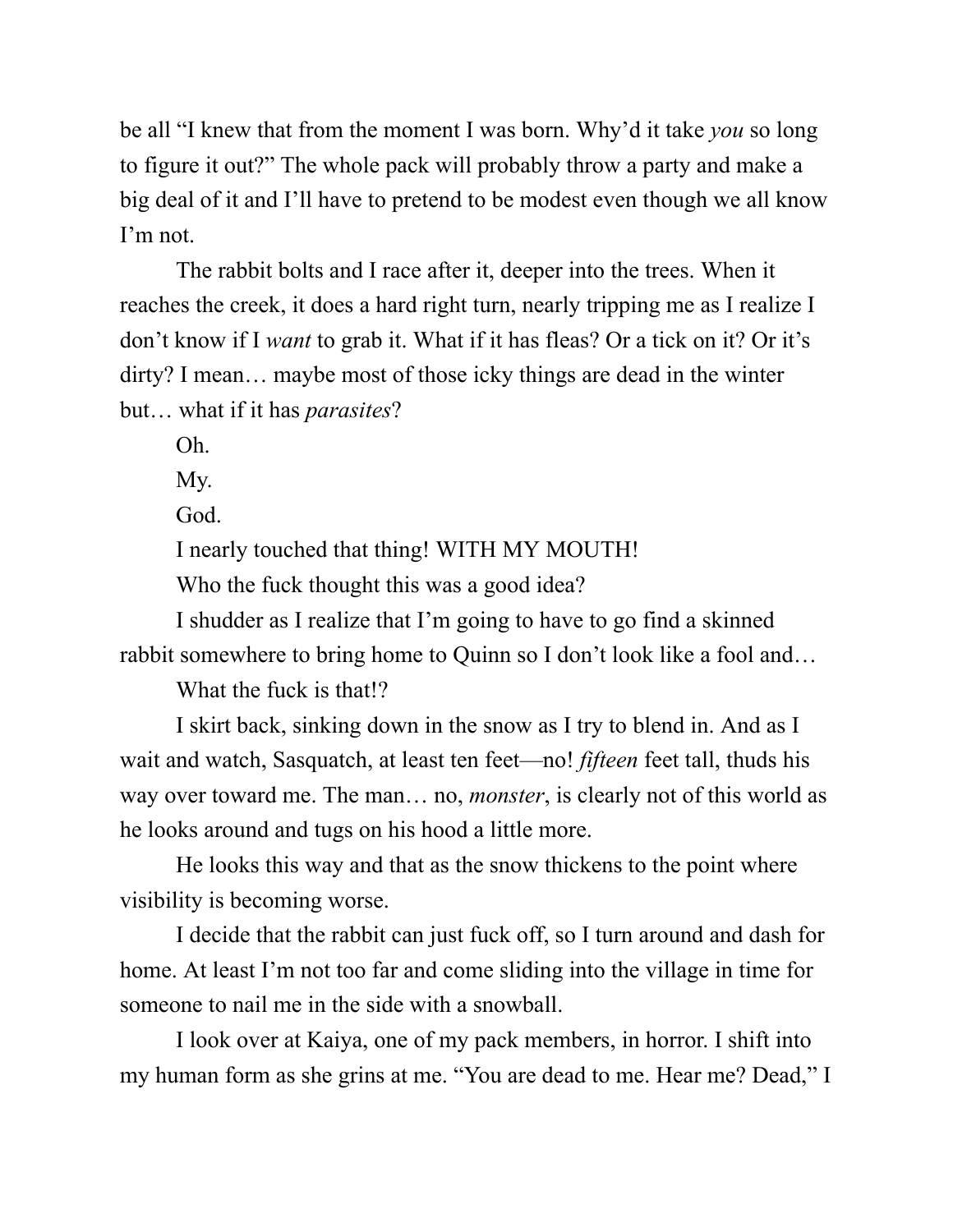growl before running, butt ass naked, to Quinn's house. I don't bother knocking—why knock when we're the best friends to have ever friended and let myself in.

"QUINN!" I yell.

"Let's see this rabbit," Quinn says as he comes around the corner sipping his hot chocolate after clearly not having made me one.

"I found something even *better*," I say.

"Yeah? And what was that? A squirrel? Maybe a field mouse?"

I narrow my eyes at him as I feel my love for him lessen just a little. "No. Sasquatch. I literally saw fucking *Sasquatch*."

Quinn takes a ridiculously long drink of his hot chocolate as he scrutinizes me. "What do you mean?"

"So there I was, inches away from snapping the neck of that stupid rabbit when fucking *Sasquatch*, Big Foot, Yeti, the Abominable Snowman, whatever you want to call him, came out from around a tree."

"Uh-huh… and did he do something to you? Like… try to hurt you or something?"

"No! Of course not, I was so slick and sly I just plopped right down onto the ground and I hid so damn good he never noticed me," I say.

Quinn seems to think about this for a moment. "So… let me get this straight… at almost dark, in the middle of a raging snowstorm, you saw a… *presumably* human out in the thickest part of the woods *miles* from the hiking trails, and instead of shifting and going, 'Hey, man, are you alright? Do you know your way out?' you ran back to tell me about him?" Quinn asks.

I stare at Quinn as his annoyingly wise words sink in.

"Ari?" he asks.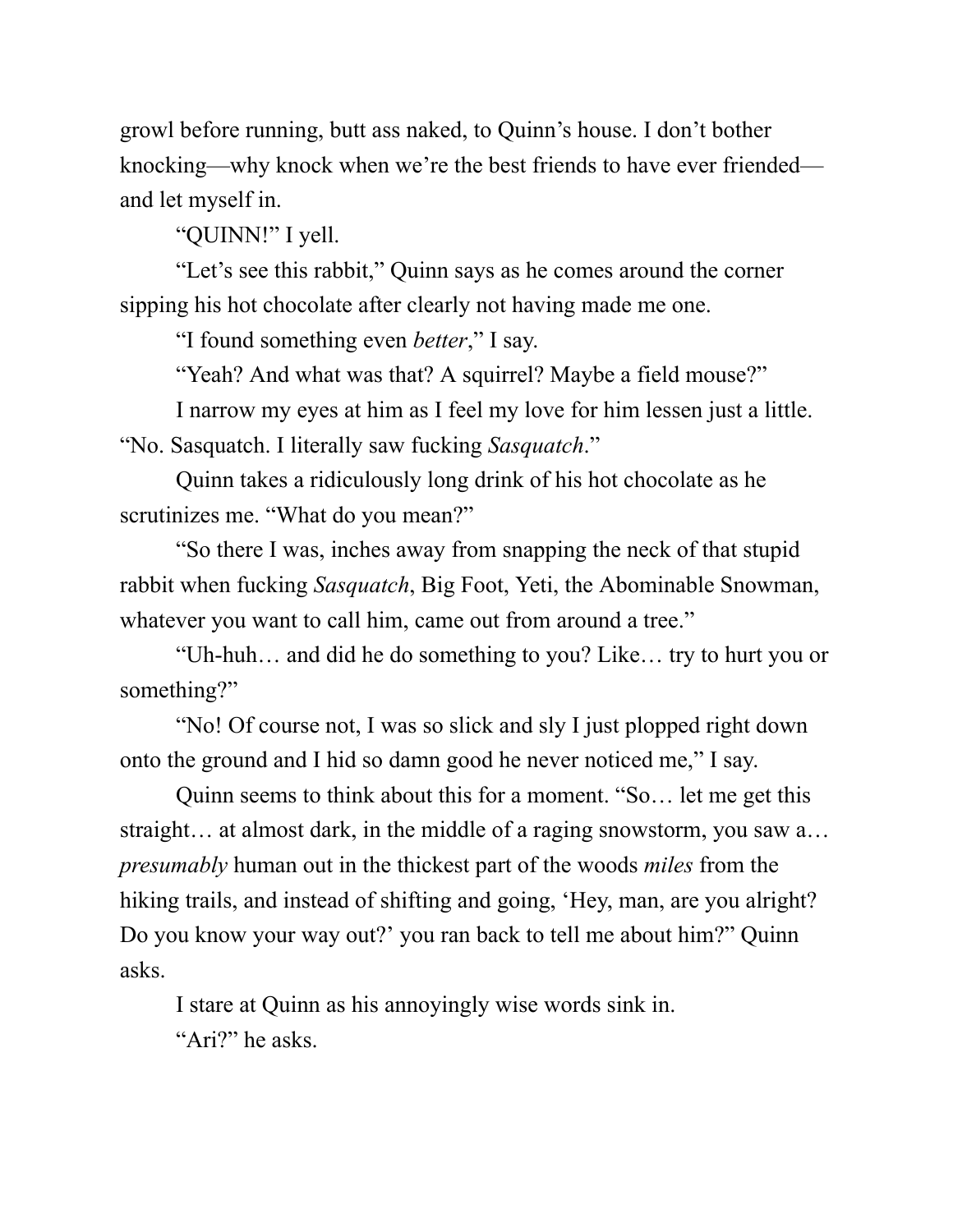I refuse to speak to him. I refuse to let him know that he may be, a tiny bit, possibly right.

"*Ari*?"

"Sooooo you're saying that man… was probably a lost hiker and I just left him out to die in the snowstorm?" I ask as I let that sink in.

"That's kind of what I'm feeling like happened," Quinn says. He sighs and sets his hot chocolate down. "Come on. Let's go find him. The probability of him just being out for a hike is next to none." He grabs his phone to call his brother as I take his hot chocolate and help him finish it off.

Then when Quinn's ready, we head outside where Graham, Quinn's brother, and a few others come out to meet up with us.

They've all shifted so we can talk to each other and it's a whole lot less freezing than standing naked, even though my coat isn't as thick as theirs.

"*Ari noticed a man out in the forest, so he's going to lead us to the area and we can see if he needs help*," Quinn says as he starts moving.

"*With his tiny little legs it'll take us five years to find the man*," Trenton, the asshole of the crew, says. He's a large bear shifter and pretty much the dumbest man alive. Like… it's pitiful how dumb he is compared to me.

As we head out, snow pelts me in the face while I try to take the lead, but it's growing increasingly hard to tell which direction I was in when all I can see is snow smacking into my eyeballs. Quinn and the others try to track my path but I'm soon wondering if I've destined this poor Yeti to death.

I'm not *super* sure it was my fault when I was positive the man was going to eat me.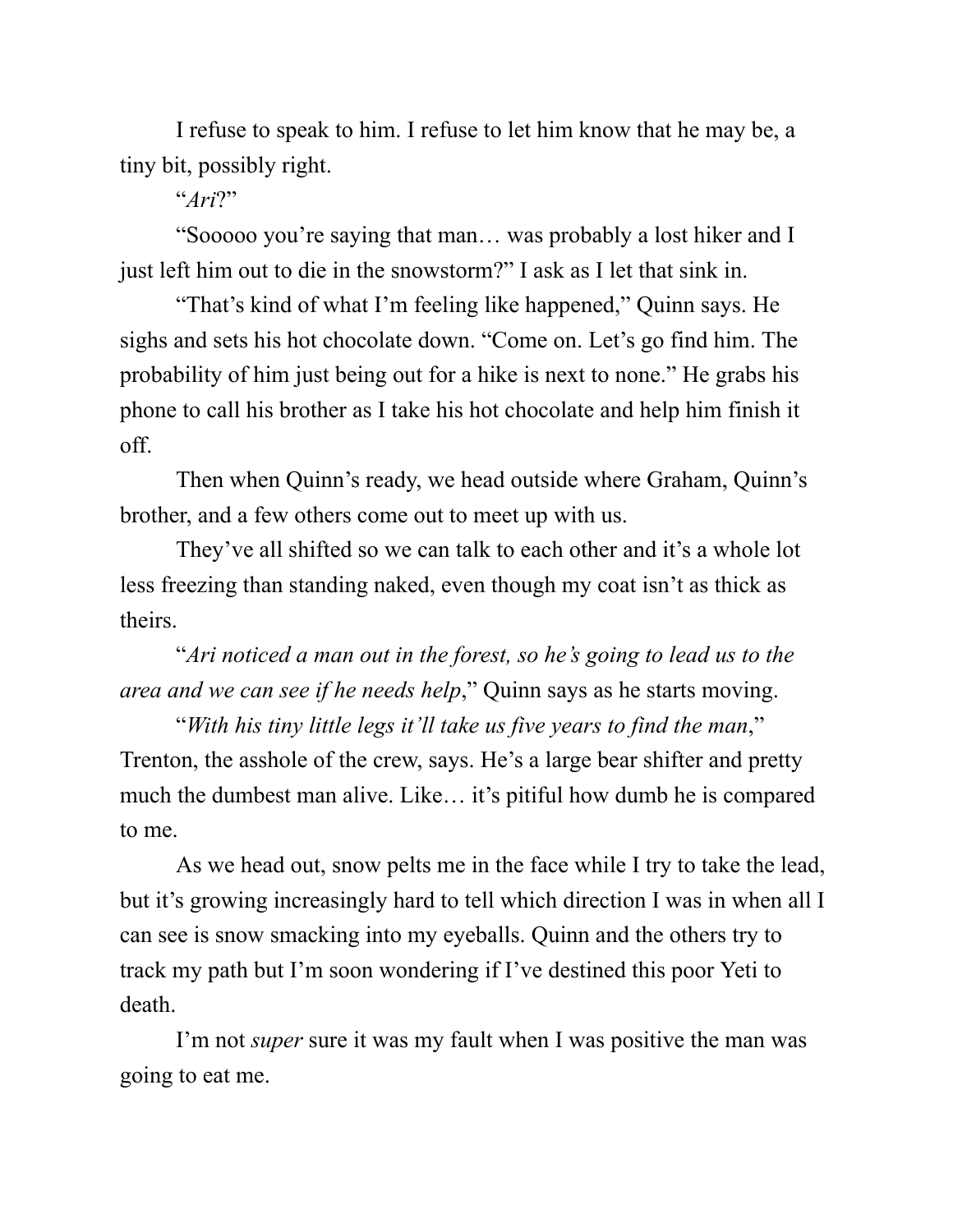I sigh as Quinn looks around. "*Was this the area*?"

Surveying the area proves to be pointless because everything is just a dark wonderland of snow. "*Maybe*."

"*We're going to freeze to death out here*," Trenton complains.

Graham looks over at the large bear barreling through the snow. "*You have like a foot of fur.*"

He does, which I find completely unfair. "*I'm going to freeze to death! My fur isn't thick enough! Quinn! Hold me!*"

"*I can't hold you or I would,*" he says.

"*Imagine if he'd have just led the man back the first time*," Trenton says.

I growl at him before catching the lightest smidge of a scent. I take a step to the side as the wind howls around me, and then suddenly I find myself plummeting through the snow. The snow must have been hanging over a ledge and even with my light weight, I drop down through. I flail, trying my hardest to catch onto something but when I land, I start sliding the rest of the way down. Suddenly, I'm rolling, tumbling and falling to the bottom where I finally land. Looking up, I hear a very strange noise before looking down at my feet and realizing I'm on ice.

Breaking ice, that is.

"*Fuck*," I cry a moment before the ice cracks and I'm sucked under.

The cold shocks me as I flail and try to swim for the surface but when I hit the top, I smash into the ice covering the pond.

Panic fills me as I realize that I don't know where the hole I fell through is to escape. I'm going to drown and freeze to death and I'm going to die, and I don't know what to do.

Suddenly, I feel a hand grab onto me, pulling me out of death's grasp. My guardian angel. My savior. My very own Yeti has saved me.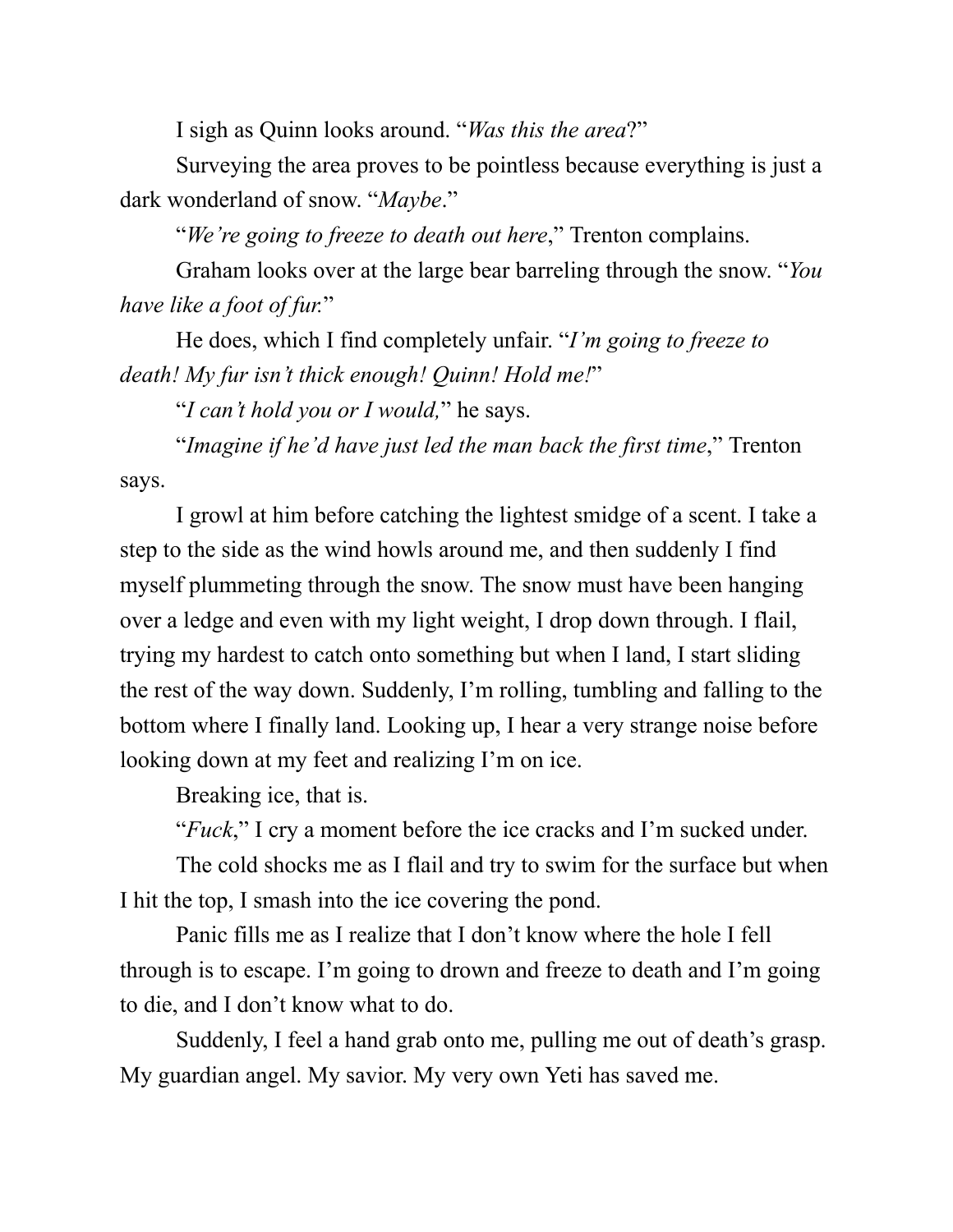"Good thing I saw you fall," he says as he proceeds to wring me out like I'm laundry and I realize that he saved me but now I'm just going to freeze *to death*.

He gives me a little shake, either to dislodge my brain or to get rid of more water, before he unzips his jacket.

He's going to pull out a knife and gut me, isn't he? My fur *is* quite beautiful but I don't want to be a mini rug! The rug would be so small, the only room it'd make sense in is the bathroom and I don't wanna be a bathroom rug!

The man stuffs me inside his shirt and zips the jacket back up as I feel the warmth from his bare chest press against me.

I sink into him as I shiver and shake, thankful for the warmth as the man moves. I really wish I could talk to him and tell him that Quinn and the others aren't far away, but that would require me moving and shifting into my human form, and right now my limbs feel so frozen solid that I'm not sure I *can* move. So for just a moment, I allow myself to suck up alllll his warmth before realizing I need to at least talk to him.

God, I wish I could just shift inside his bundle of warmth, but instead, I wiggle and squeeze against it until my head pops out. Snow pelts me in the eyeballs and my whiskers seem to instantly freeze as I duck my head back in the shirt.

Fuck that shit.

*Nooo,* I can't "fuck that." I need to at least point him in the right direction.

I whine as I pop my head back out before scrambling out of his shirt and hitting the ground. I quickly shift into my human form as the man looks at me in surprise.

"You're going to freeze!" he says.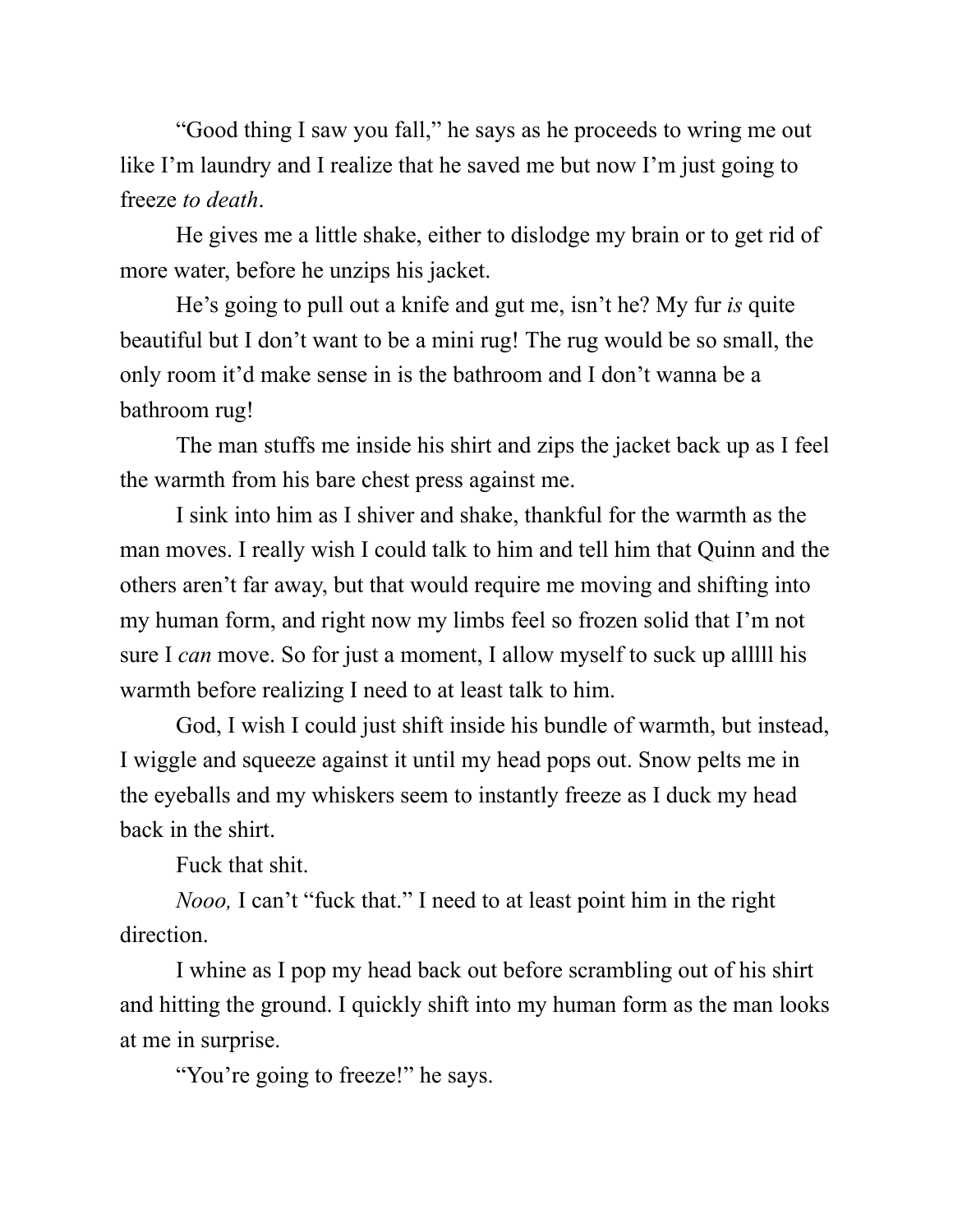"I'm aware!" I cry. "I'm wet and dirty and I'm going to freeze to death after heroically coming back out here to save *you*."

"Save me?" he asks, and I watch in pure wonder as he takes his big jacket off and drapes it over my shoulders before zipping it up. He pulls the hood up and smiles at me even though he now has to be freezing himself, especially with the apparent wet spot on his shirt from my fur.

"Yes! I came out here to save you and my god, my feet are freezing."

He scoops me up and holds me off the ground as my breath is taken away. "Is that better?"

He acts like he's prepared to carry me wherever I wish to go like my own personal servant and my heart nearly explodes in my chest. *This* is the kind of attention I need. I *deserve*.

"As you were saying?" he shouts over the wind.

"OH! Right. So yeah, I saw you and maybe kind of ignored you and told my alpha about it and then he told me we needed to go save you, so we came back and I got separated from them and fell down that hill. What are you doing out here?"

He looks up at the hill I'd fallen down. "I was… hiking and… got lost. I can't seem to find the road or the trail or… really anything. I'm completely turned around. Do you happen to know how to get out of here?"

"Of course! I've spent many hours in these woods."

I look at my surroundings as the wind whips the snow around like it's trying to create a snow tornado around me. The smells are all off, too. "So, from my prior knowledge of snowstorms, we're going to stumble upon a lone cabin in the middle of the woods. There's mysteriously going to already be wood there and a little pile of food and you're going to have to take your clothes off to warm up and start the fire and hey! Are you listening to me!" I shout as he just starts carrying me off.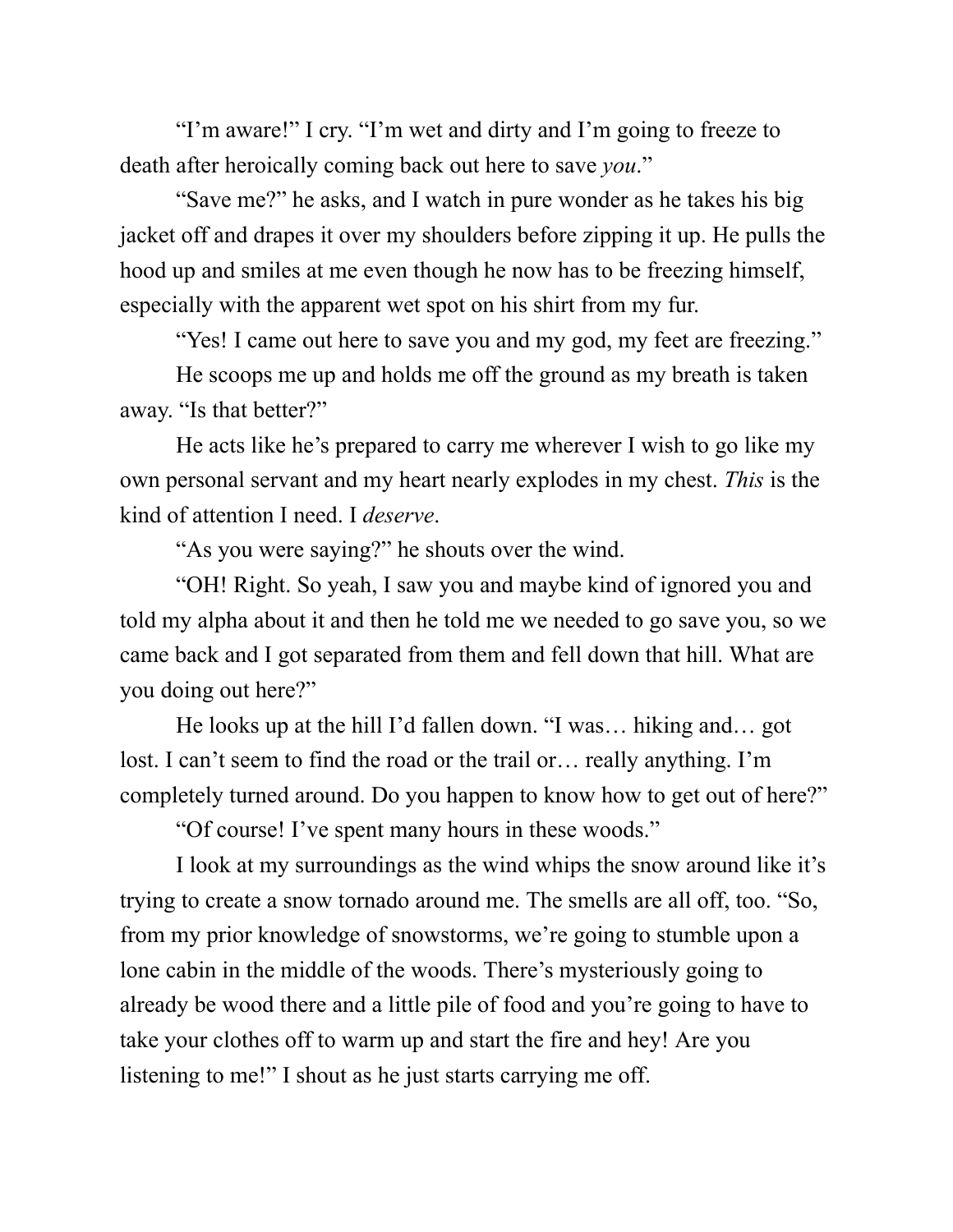"Sort of. I think we need to keep moving or we're going to freeze to death. Your hair already has ice crystals in it."

"Yes, that's because I'm freezing *to death*," I say. "What's your name?"

"Loglamb!" he shouts out over the roaring wind.

Weird but... whatever. "Ari," I shout back.

"Nice to meet you, Ari. Let's see if we can find a road or something."

"I'll shift and try to get you heading in the right direction. I might die in the process, but it's my sacrifice. Please… make sure you sing songs of my bravery," I say as I shift before jumping into the snow and sniffing around.

My feet are instantly frozen, and I dramatically decide that death is imminent and just flop onto my side, defeated.

He picks me up, dusts the snow off me, and stuffs me back in his shirt before wrapping us both up in his coat. Death has come for me and at least I'm going to die wrapped in the arms of a *very* muscular man. Why *is* he so muscular? Are hikers usually built like this? He smells good too, which is weird because I'd think most humans wandering around would get all stinky from working, but not this man. Strange.

Suddenly, the howling wind lessens, and I poke my head out as I see that he's cramming his body in this little crevice.

"You have any idea which direction we should go in?" he asks.

I reluctantly climb out of his shirt before sniffing around. In here, out of the wind, I recognize the smells. This isn't too horribly far from the village.

I shift and squat on the ground, freezing to death as he shrugs off his coat and wraps it around me again.

"*So*… I do know this area."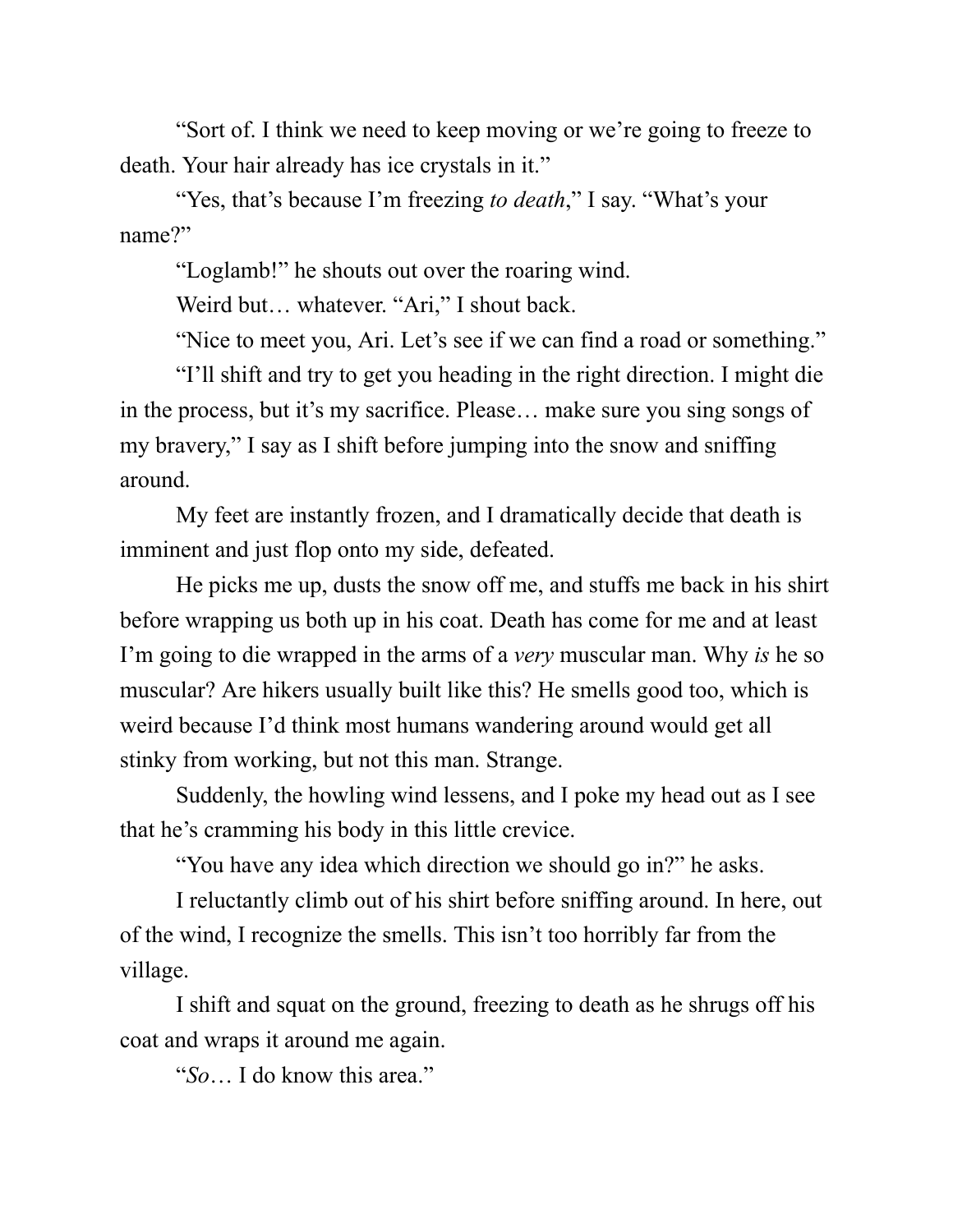"Okay."

"And…"

Why is Quinn the one good at tracking? Why do I never bother to learn anything when Quinn's just so good at it?

I clear my throat. "Using my amazing powers of deduction, I believe we are close to the village," I say.

He gives me a big smile and without the hood on, I realize that he's actually quite attractive. "That's fantastic. Which direction? I'll carry you."

Well, this is disappointing. I have to prove to this majestic hunk of a man that I really have no clue which way we're going because I suck at being a shifter.

He gives me a soft smile and cups my face in his big hands. "I know it's really hard with all the wind and snow, but I think if we work together, we can figure it out. So think about the last time you were here."

I try to think about it before recalling a time when Quinn led me out here while unjustly proving how much faster he was than me. I might have told him he had stubbly little legs compared to his brother and was only good for looking cute, but that's not my fault.

So… let's see… We came right from the creek which was behind us. If we follow the creek, it'd be the long way, but it *would* lead us to the village without us getting turned around in the storm.

"Okay. There's a creek that way and I think if we follow it, we could find the village without the snow turning us around."

He gives me a huge smile and rubs the side of my head, which I find myself leaning into, feeling rather *pleased* by the affection.

"Will you marry me?" I ask.

He just chuckles and holds his shirt open. "Come on. Let's go."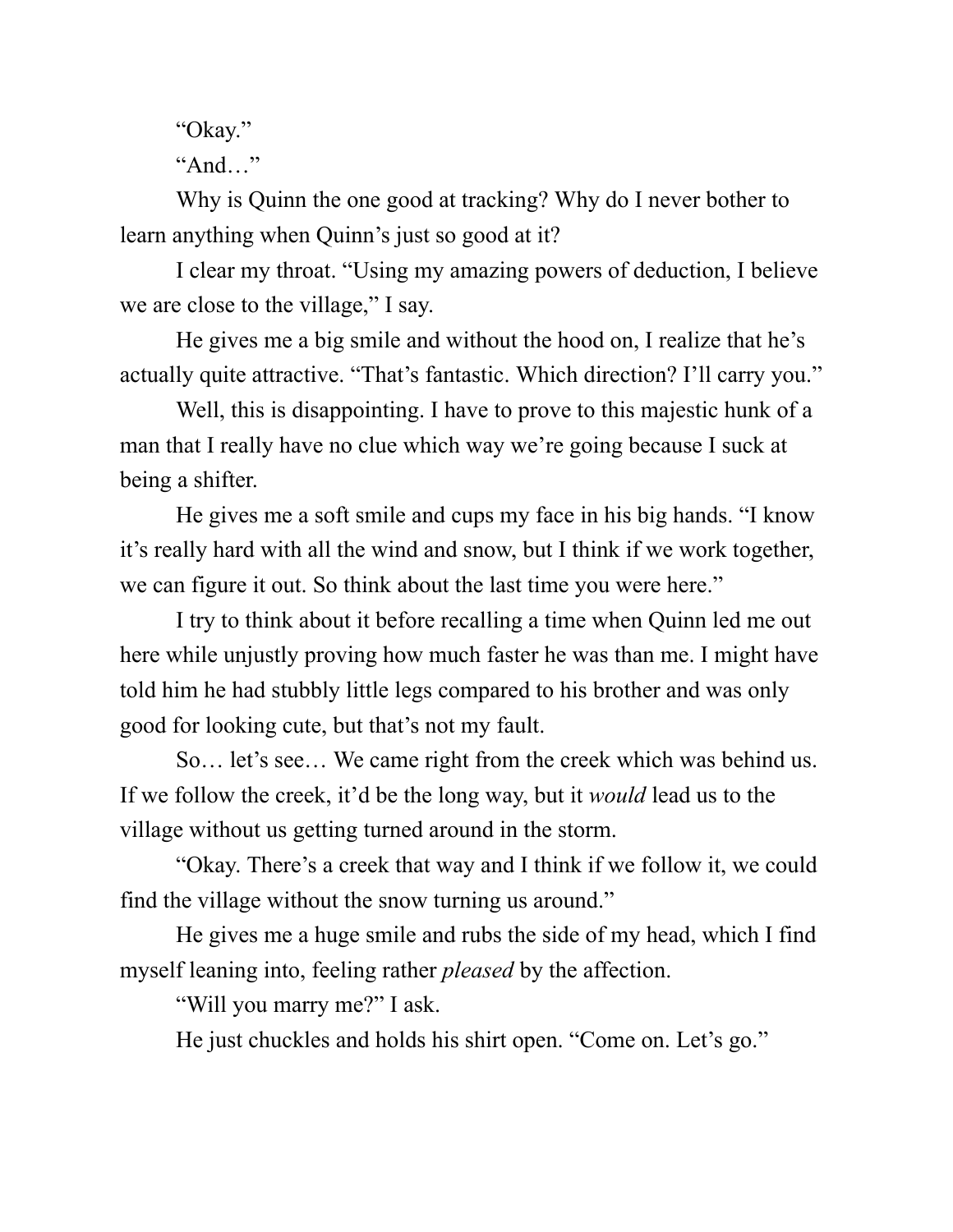Well, wasn't the *worst* proposal I've had. I mean, when I asked Quinn he just laughed viciously in my face.

I shift and jump in the man's shirt as he carries me off. I poke my head out every now and then.

"Found the creek!" he shouts. "I'm going to start following it!"

I smugly sit in his shirt as he trudges through the thick snow and before long, I start recognizing things, even through the low visibility.

"We must be getting close?" he asks and all I can do is make ocelot noises at him.

And just as I start to see a break in the trees, I see Quinn come running.

The moment he sees me sticking my head out, he looks insanely relieved. "Oh my god. Thank you… oh god. Ari, I thought you got lost and I couldn't find you. I just came back to the village to see if you'd made it back."

"He fell into the water, so he could use some warming up," Loglamb says. (I think if we got married, I'd have to insist he pick a different name. Is that mean? That's probably mean… fuck. Ari and Loglamb it is.)

Quinn ushers us into his house, which is closest, since we came in the back way. He plucks me out and sets me next to the fireplace before rushing around for clothes. "Thank you so much for bringing him back. I'm Quinn."

"Logan," the huge man says as he holds his hand out.

Well… *that* would have been embarrassing. Thank god his name was cleared up before I confessed my undying love to him.

I shift and Quinn piles blankets on top of me as I smile up at my very own Yeti. "Thanks for carrying me all this way."

"Thanks for helping me find the way. Without you, I'd probably have died out there," he says with a smile that makes the skin around his eyes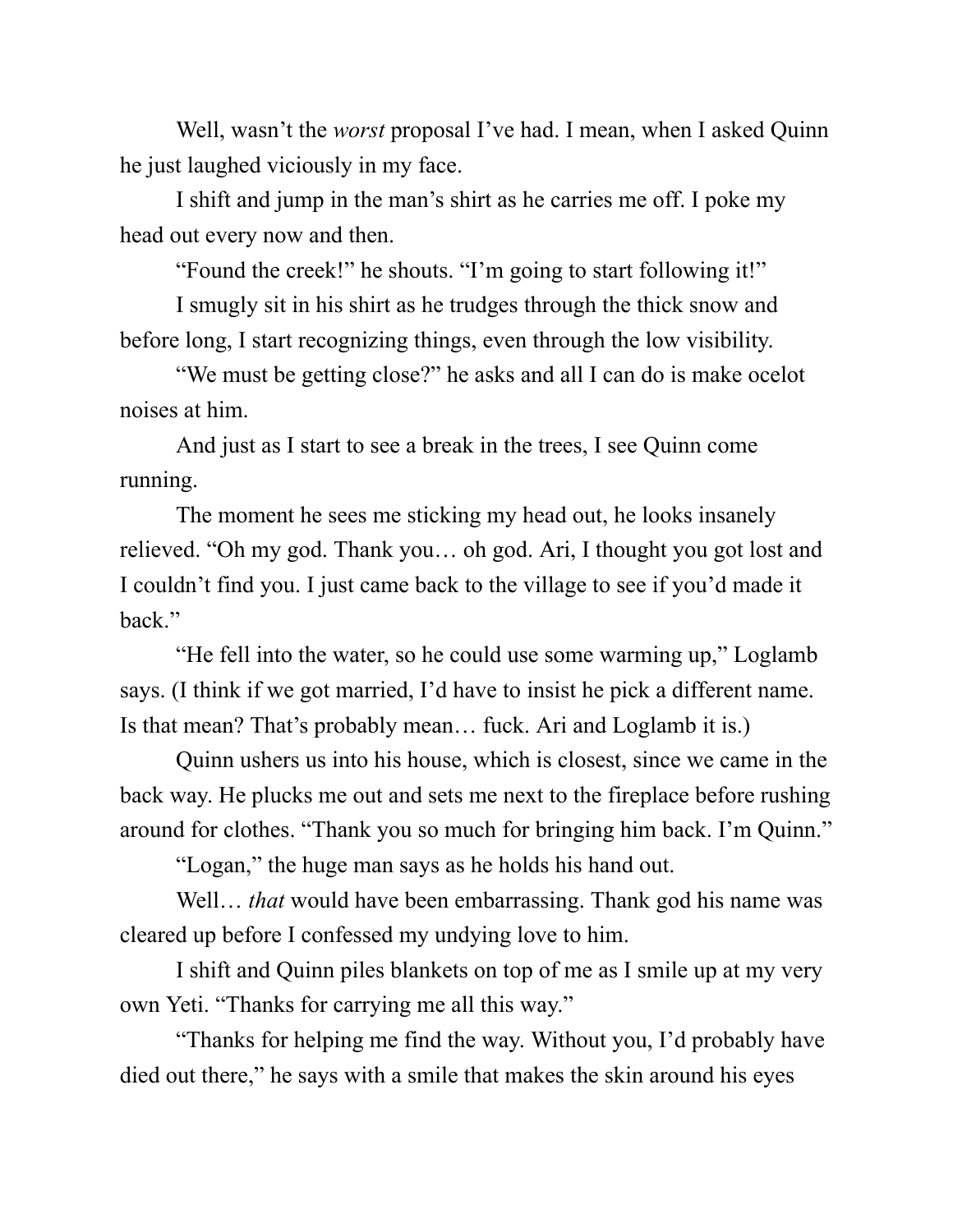wrinkle.

He's perfect.

I can't stop staring at him.

A perfecter man does *not* exist.

Quinn kneels down and tightens the blanket around me. "You have to be creeping him out with that look."

I narrow my eyes and fixate them on Quinn. "*Excuse me*?"

"You're looking really freaking creepy right now," he whispers.

"I see what this is. You're jealous. He is *mine*."

Quinn looks concerned but decides to ignore me like the good friend he is. "Let me get you some hot chocolate, Logan. We'll warm you up and if you need to call anyone or if you want to stay here for the night, that works. But first, I'm going to let the others know I found you guys," he says before rushing for the door.

"Is that your alpha?" Logan asks.

I look at him in surprise. People *rarely* guess Quinn is alpha since he doesn't look like one. "He is. How could you tell?"

He shrugs. "I guess his presence. If you guys don't mind, I think I'll take you up on the offer to spend the night."

"Fantastic, you can stay forever if you want," I decide.

He chuckles. "I'm not sure I can do that, but it sounds nice."

Oh… I will sucker this man into never leaving, no matter what I need to do.

Ari's story will be continued in a novella (?) that I'm planning to release after book two comes out. We'll get to see how he suckers Logan in and refuses to let him go. But for now, just a little taste is all I have for you. I